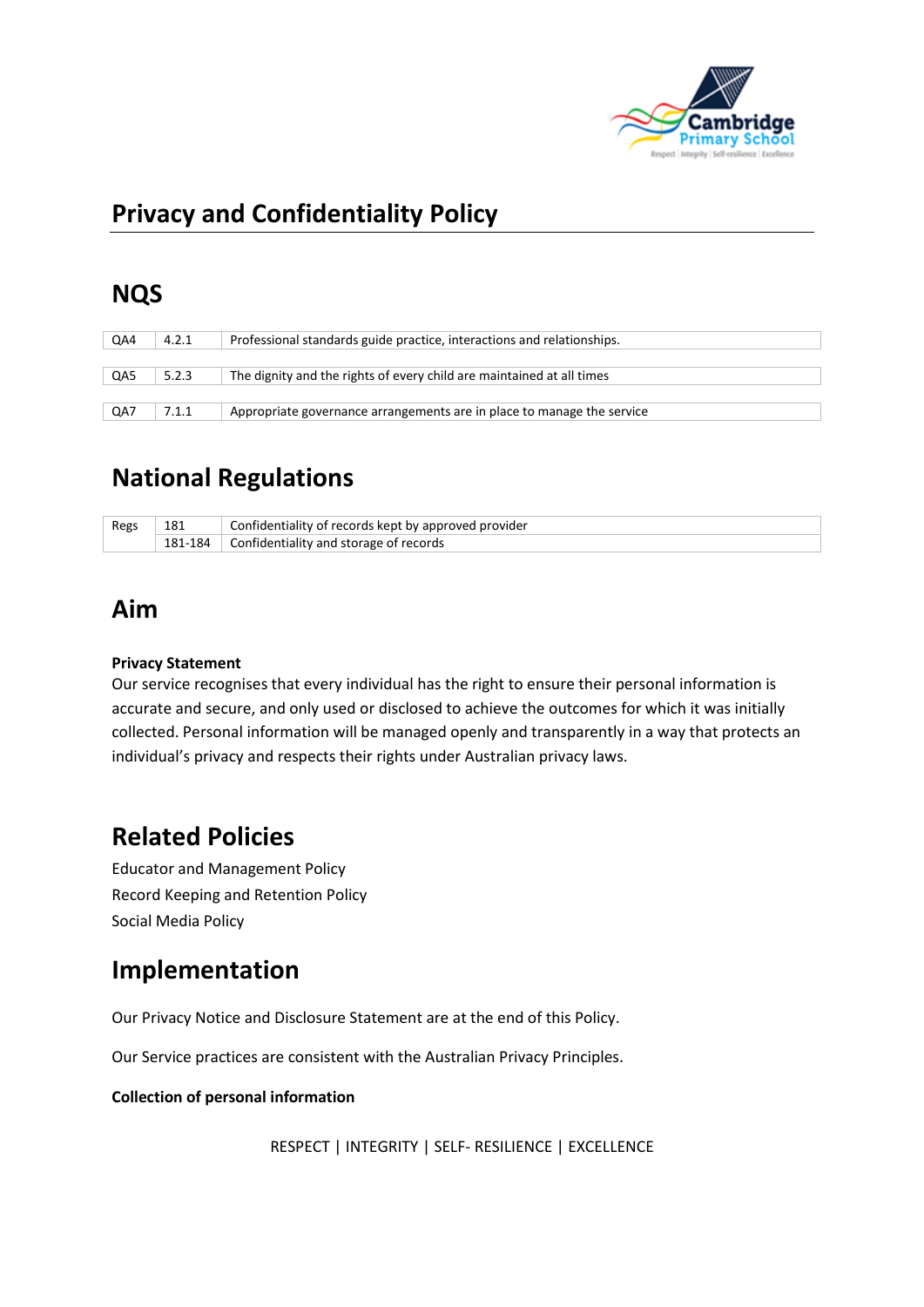

We collect personal information if it is necessary for us to carry out Service operations or to comply with our legal obligations. This includes information required to comply with the National Education and Care Law and Regulations and to promote learning under the My Time Our Place educational framework. Information may also be collected to comply with other Laws including State or Territory Health Laws.

During the enrolment process the Approved Provider or Nominated Supervisor will:

• explain what personal information we need to collect, why we need to collect it, whether the information is required or authorised by Law and how it may be shared.

Personal information includes name, address, date of birth, gender, family contact details, emergency contact details, authorised nominee details, parents' occupations, cultural background, home language, religious beliefs, payment details, child care benefit information, immunisation records, medical information, medical management plans, photos of children and family members and information about children's strengths, interests, preferences and needs, including special needs. Personal information also includes "government related identifiers" like Medicare numbers and CCB references.

- advise families about our Privacy and Confidentiality Policy and how to access it.
- attach a copy of our Privacy Notice to our Enrolment Form and other forms we use to collect personal information.
- explain the advice in the Privacy Notice to individuals who provide personal information verbally (eg by phone).

We usually collect personal information directly from a parent or guardian either in writing or verbally, for example during enrolment, or as we establish a partnership with families in caring for and educating a child. We may also collect information through Family Law court orders or agreements, special needs agencies and training courses.

We may occasionally request information from other organisations which you would reasonably agree is necessary for us to educate and care for a child. For example, we may request a copy of a child's immunisation records where they are transferring to us from another Service, or where we request information about a child from a special needs educator or organisation. We will not request information without obtaining the consent of the individual (or parent) concerned.

In most cases, if we are unable to collect relevant personal information, we will be unable to enrol a child at the Service.

The Approved Provider or Nominated Supervisor will advise individuals about any unsolicited personal information we receive from other organisations and keep because it is directly related to our functions and activities (unless we are advised not to by a Government authority). The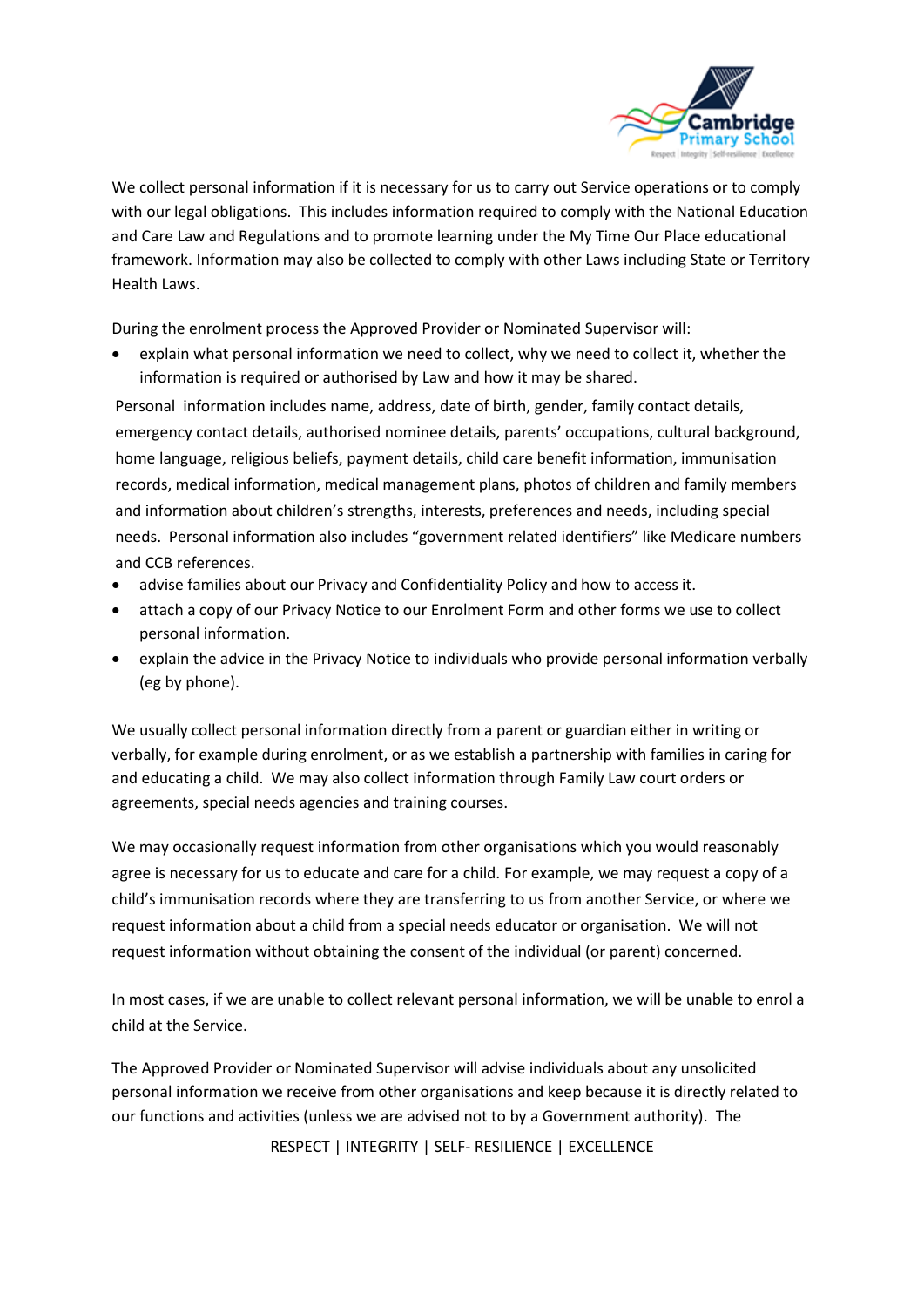

Approved Provider or Nominated Supervisor will destroy any unsolicited personal information that is not directly related to our Service operations unless it adversely impacts the health, safety and wellbeing of a child or children at the service. If this happens the Approved Provider or Nominated Supervisor will contact the appropriate Government authorities and take action as directed while protecting the confidentiality of the individuals concerned.

#### **Use or disclosure of personal information**

We will not use personal information for any purpose that is not reasonably needed for the proper or effective operation of the service. Personal information may be accessed by and exchanged with staff educating and caring for a child or by administrative staff.

We do not disclose your personal information to others unless you would have reasonably expected us to do this or we have your consent. For example, personal information may be disclosed to:

- emergency service personnel so they can provide medical treatment in an emergency
- special needs educators or inclusion support agencies
- volunteers, trainees and work experience students (with consent)
- trainers or presenters if children participate in special learning activities
- another Service to which a child is transferring where you have consented to the transfer.
- the new operator of the Service if we sell our business and you have consented to the transfer of enrolment and other documents listed in Regulation 177 of the National Education and Care Regulations.

We may disclose personal information where we are permitted or obliged to do so by an Australian law. For example, personal information may be disclosed to:

- authorised officers when our service is assessed and rated under the National Education and Care Law and Regulations
- Government employees (eg for CCB, Immunisation, Medicare purposes)
- software companies that provide child care management systems
- management companies we may engage to administer the Service
- software companies that provide tailored computer based educational tools for children
- lawyers in relation to a legal claim.
- officers carrying out an external dispute resolution process
- a debt collection company we use to recover outstanding fees
- authorities if we are taking action in relation to unlawful activity, serious misconduct, or to reduce or prevent a serious threat to life, health or safety.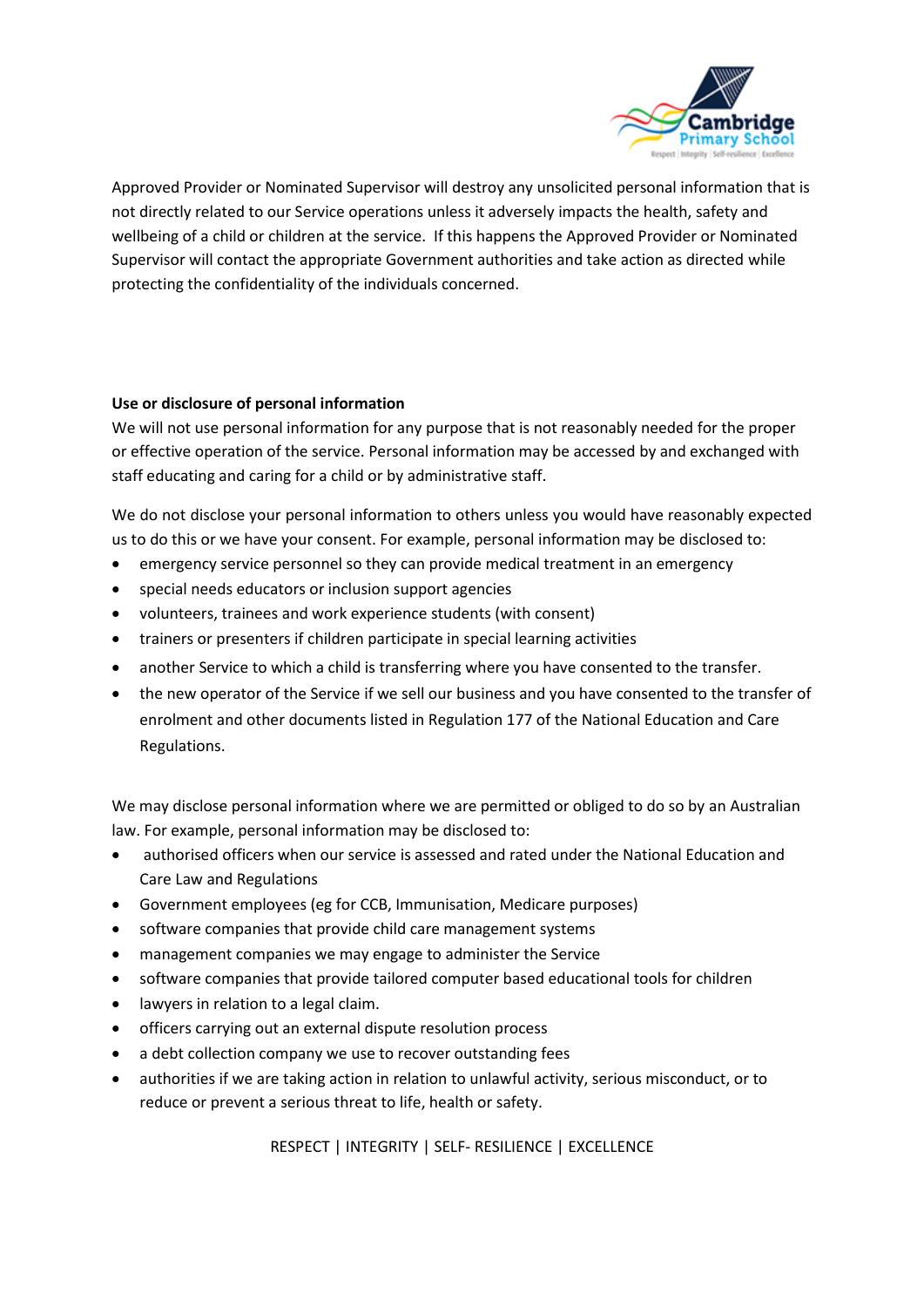

We do not disclose personal information to any person or organisation overseas or for any direct marketing purposes.

#### **Quality of personal information**

The Approved Provider or Nominated Supervisor will take reasonable steps to ensure the personal information we collect, use and disclose is accurate, current and complete. Educators and staff will:

- view original sources of information if practical when information is collected.
- collect and record personal information in a consistent format, for example using templates for enrolment, incident, injury, trauma and illness and administration of medication.
- record the date personal information was collected or updated.
- update information in our physical or electronic records as soon as it's provided.

In addition the Approved Provider or Nominated Supervisor will:

- regularly remind families via newsletters, emails or through displays on the Service notice board to update their personal information including emergency contact details and their child's health information.
- ask parents to update their enrolment details annually, or whenever their circumstances change.
- verify the information is accurate, current and complete before disclosing it to any external organisation or person.
- ensure documentation about children and families is based on facts and free from prejudice.

#### **Security of personal information**

The Approved Provider or Nominated Supervisor will take reasonable steps to protect personal information from misuse, interference and loss, unauthorised access, modification or disclosure. These steps include:

- taking responsibility for the security of personal information and regularly checking the practices implemented to protect it. This will include management of access privileges to ensure only people who genuinely need to see personal information can access it.
- ensuring information technology systems have appropriate security measures including password protection, anti-virus and 'malware' software, and data backup systems.
- ensuring physical repositories of personal information are eg Nominated Supervisor's Office in a locked filing cabinet.
- ensuring all educators and staff are aware of their obligations in relation to the collection, use and disclosure of personal information, through activities like mentoring, staff meetings or online training courses.
- ensuring records which we don't need to keep, including unsuccessful job applications and records which fall outside the record keeping timeframes under the National Education and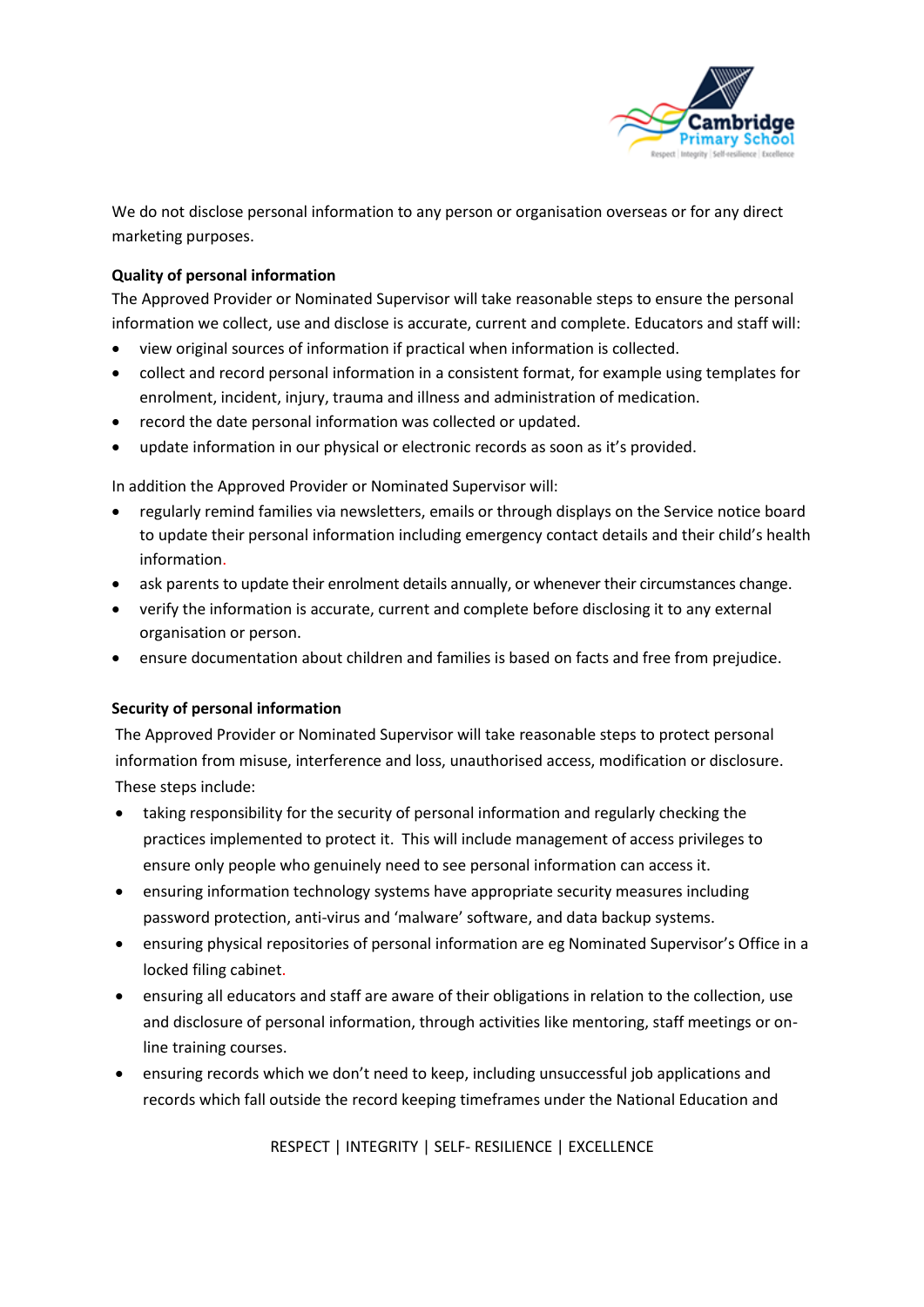

Care Law and Regulations (refer to our Record Keeping and Retention Policy) are destroyed in a secure way as soon as possible by, for example, shredding, incinerating or permanently deleting electronic records including archived or back-up copies. Where possible, the destruction of records containing personal information will be overseen by two staff members.

- 'de-identifying' personal information so that people (eg our accountant) who require the information may access it without being able to identify individuals. We will do this by 'deidentifying' personal information which may come into the public domain. For example, removing identifying names or details from newsletters etc.
- ensuring staff comply with our Social Media Policy (for example by obtaining authorisation from a child's parents before posting any photos of their child on the Service social media page, and not posting personal information on any social media page which could identify children or families.)
- ensuring confidential conversations with parents or with staff are conducted in a quiet area away from other children, parents and staff.

#### **Access to personal information**

Individuals may request access to their (or their child's) personal information and may request the correction of any errors. These requests may be made to the Approved Provider or Nominated Supervisor by telephone on 0475 973 325 or email wade.romina.r@edumail.vic.gov.au or by mail Cambridge Primary School

OSHC Carruthers Drive Hoppers Crossing, 3029

Personal information will be provided as soon as possible, and no later than 30 days from a request. We will provide the information in the form requested, for example by email, phone, in person, hard copy or electronic record unless it is unreasonable or impractical to do this for example due to the volume or nature of the information.

The Approved Provider or Nominated Supervisor will always verify a person's identity before providing access to the information, and ensure someone remains with the individual to ensure information is not changed or removed without our knowledge.

There is no charge for making a request to access the information. However, we may charge a reasonable cost for staff, postage and material expenses if the information is not readily available and retrieving the information takes a lot of time. We will advise you of the cost and get your agreement before we proceed.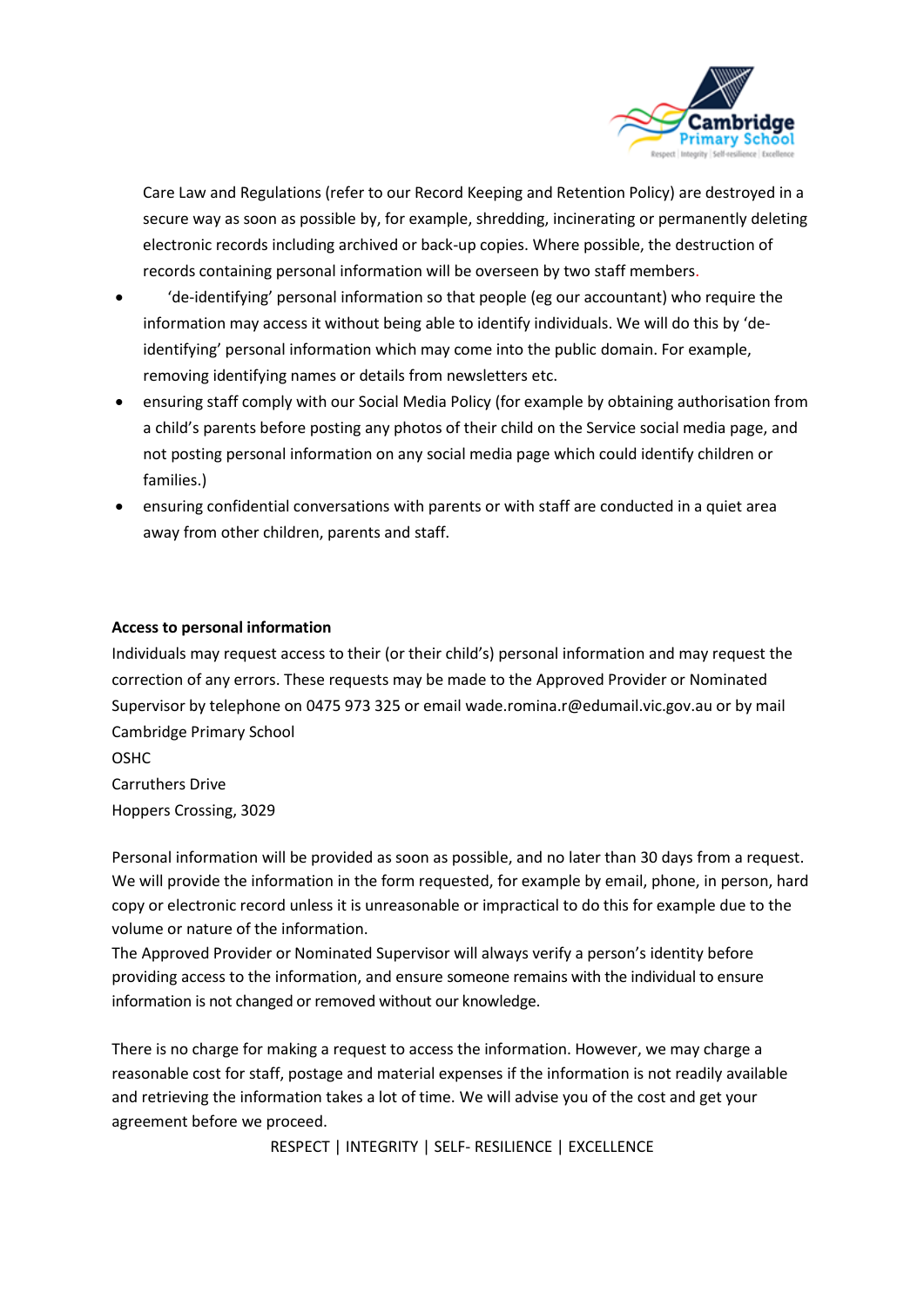

There may be rare occasions when we are unable to provide access because we believe:

- giving access would be unlawful, the information relates to unlawful activity or serious misconduct, or it may prejudice the activities of a law enforcement body.
- there is a serious threat to life, health or safety.
- giving access would unreasonably affect the privacy of others.
- the request is frivolous or vexatious, for example to harass staff.
- the information relates to legal proceedings (eg unfair dismissal claim) between the Service and the individual.
- giving access would reveal sensitive information about a commercial decision.

We may, however, provide the information in an alternative way for example by:

- deleting any personal information which cannot be provided
- providing a summary of the information
- giving access to the information in an alternative format
- allowing the individual to inspect a hard copy of the information and letting them take notes.

We will advise you promptly in writing if we are unable to provide access to the information, or access in the format requested. The advice will include the reasons for the refusal to provide the information (unless it is unreasonable to do this) and information about how to access our grievance procedure.

#### **Correction of personal information**

Individuals have a right to request the correction of any errors in their personal information. These requests may be made to the Approved Provider or Nominated Supervisor by telephone on 0475 973 325 or email wade.romina.r@edumail.vic.gov.au or by mail Cambridge Primary School OSHC

Carruthers Drive Hoppers Crossing, 3029

The Approved Provider or Nominated Supervisor will take reasonable steps to correct personal information that is inaccurate, out of date, incomplete, irrelevant or misleading as soon as it is available. The Approved Provider or Nominated Supervisor will:

- take reasonable steps to ensure information supplied by an individual is correct.
- verify the identity of an individual requesting the correction of personal information.
- notify other organisations about the correction if this is relevant, reasonable or practical.
- advise the individual about the correction to their information if they are not aware.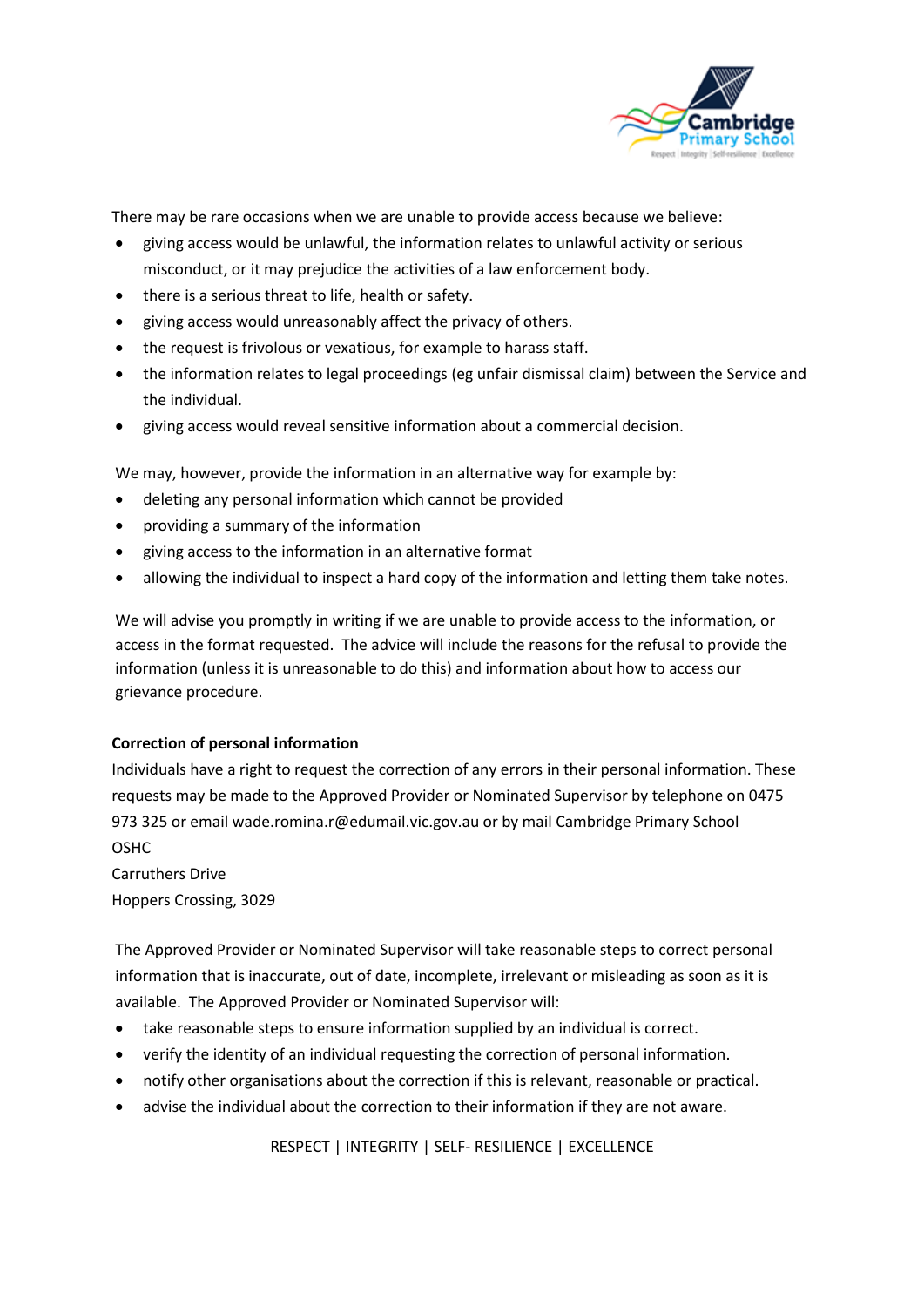

- if immediately unable to correct an individual's personal information, explain what additional information or explanation is required and/or why we cannot immediately act on the information provided.
- if unable to correct the information, include reasons for this (for example we believe it's current) and inform the individual about our grievance procedure and their right to include a statement with the information saying they believe it to be inaccurate, out-of-date, incomplete, irrelevant or misleading.
- correct the information, or include a statement if requested, as soon as possible.

We will not charge you for making a request to correct your personal information or for including a statement with your personal information.

#### **Complaints**

If you believe we have breached Privacy Laws or our Privacy Policy may lodge a complaint with the Approved Provider or Nominated Supervisor by telephone on 0475 973 325 or 97489011 or email wade.romina.r@edumail.vic.gov.au or Cambridge.ps@edumail.vic.gov.au by mail Cambridge Primary School OSHC Carruthers drive Hoppers Crossing, 3029

The Approved Provider or Nominated Supervisor will follow the Service's grievance procedure to investigate the complaint. Individuals who are unhappy with the outcome of the investigation may raise their complaint with the Office Australian Information Commissioner [www.oaic.gov.au](http://www.oaic.gov.au/) GPO Box 5218 Sydney NSW 2001 or GPO Box 2999 Canberra ACT 2601, phone 1300 363 992 or email [enquiries@oaic.gov.au](mailto:enquiries@oaic.gov.au)

### **Sources**

**National Quality Standard Education and Care Services National Regulation Privacy Act 1988 (includes Australian Privacy Principles) United Nations Convention of the Rights of a Child** 

### **Review**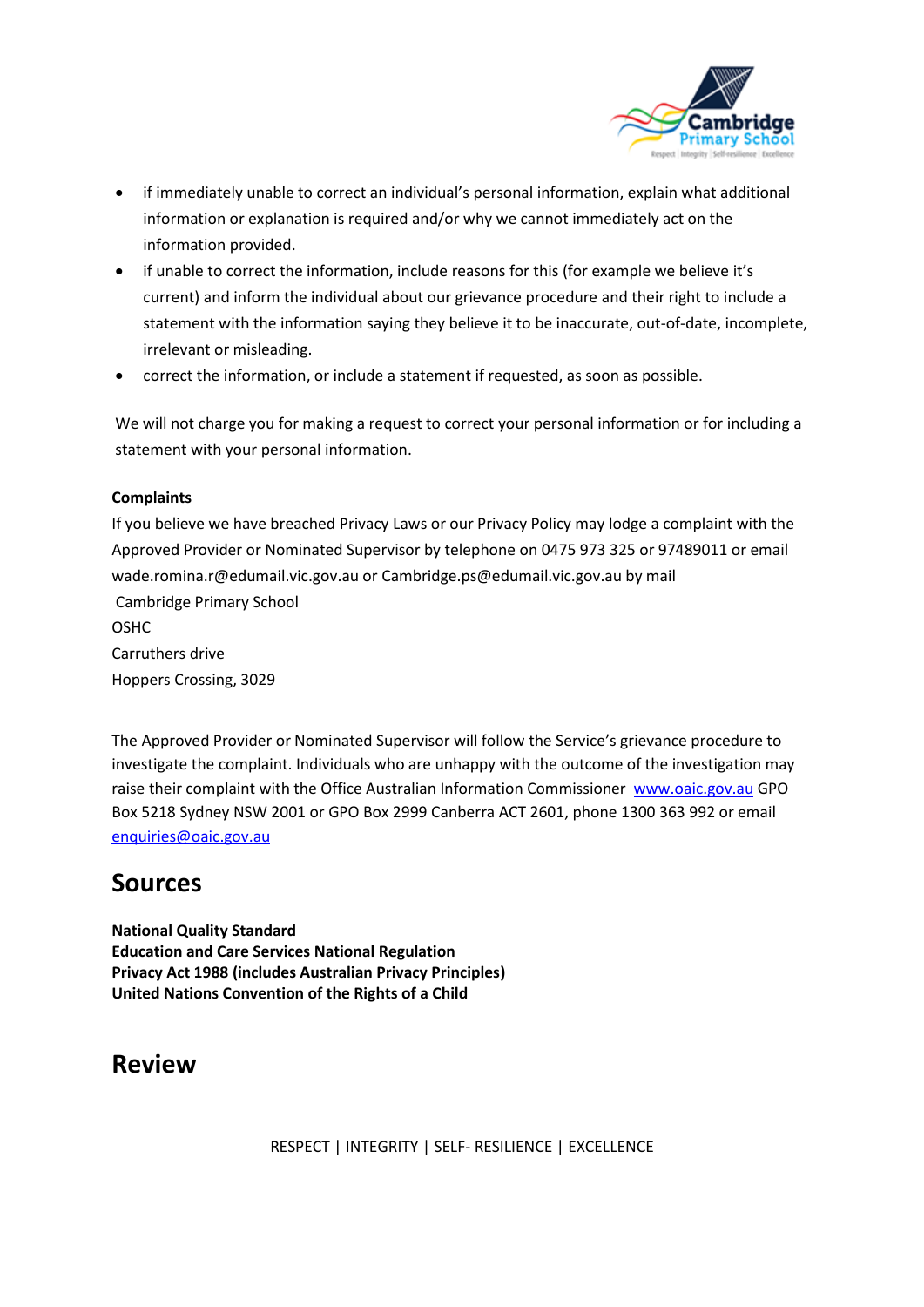

The policy will be reviewed annually by the Out of School Hours Care subcommittee of School Council.

| <b>Ratification Date</b> | <b>Review Date</b> | <b>Version Number</b> | Date Produced |
|--------------------------|--------------------|-----------------------|---------------|
| December 2019            | Year 2020          |                       | October 2015  |
|                          |                    |                       |               |

### **Disclosure Statement**

We will not use personal information for any purpose that is not reasonably needed for the proper or effective operation of the service. Personal information may be accessed by and exchanged with staff educating and caring for a child or by administrative staff.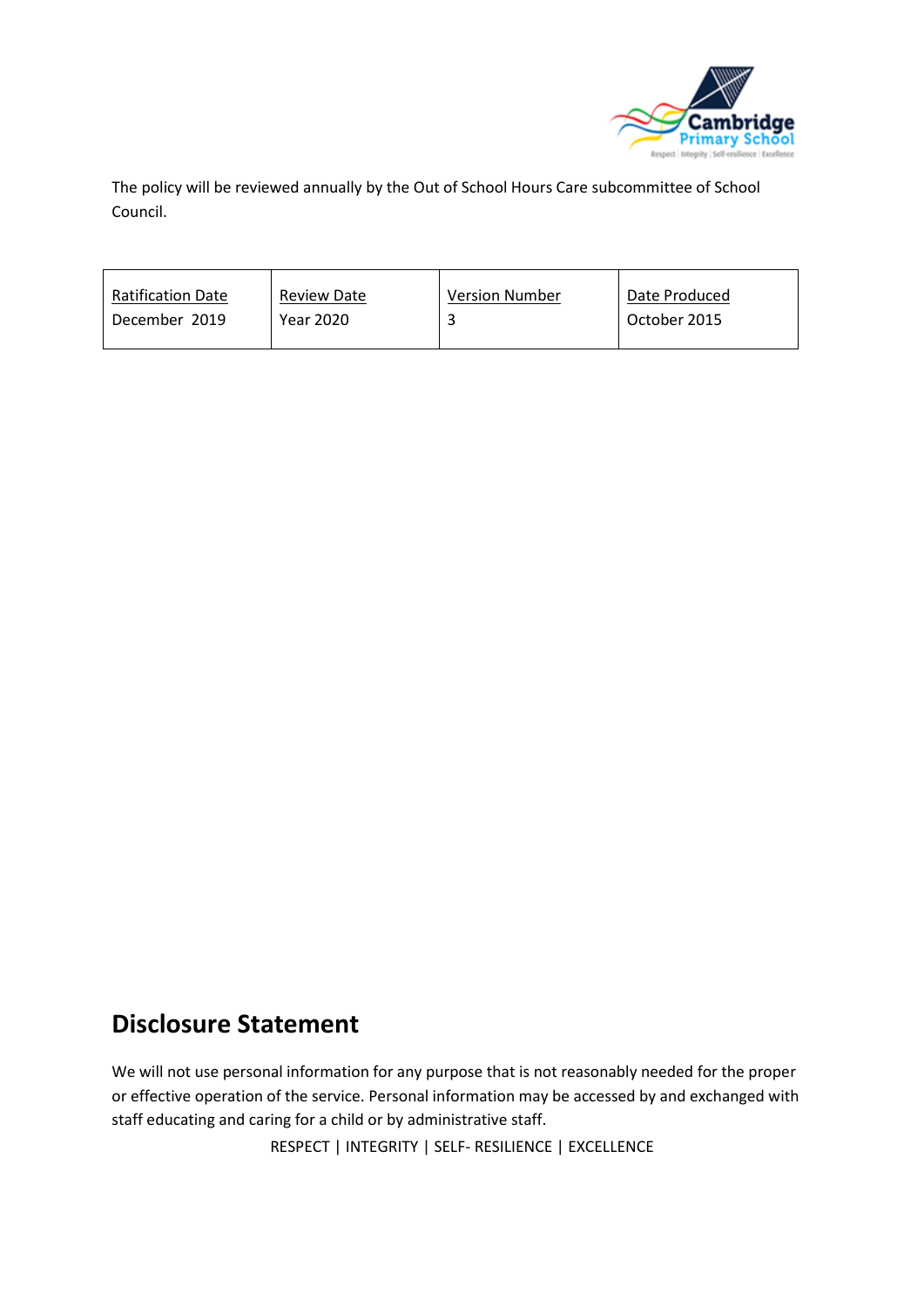

We do not disclose your personal information to others unless you would have reasonably expected us to do this or we have your consent. For example, personal information may be disclosed to:

- emergency service personnel where this is necessary to provide medical treatment in an emergency
- special needs educators or inclusion support agencies
- volunteers, trainees and work experience students (with consent)
- trainers or presenters if children participate in special learning activities
- another Service to which a child is transferring where you have consented to the transfer.
- the new operator of the Service if we sell our business and you have consented to the transfer of enrolment and other documents listed in Regulation 177 of the National Education and Care Regulations.

We may disclose personal information where we are permitted or obliged to do so by an Australian law. For example, personal information may be disclosed to:

- authorised officers when our service is assessed and rated under the National Education and Care Law and Regulations
- Government employees (eg for CCB, Immunisation, Medicare purposes)
- software companies that provide child care management systems
- management companies we may engage to administer the Service
- software companies that provide computer based educational tools which use a child's personal information.
- lawyers in relation to a legal claim
- officers carrying out an external dispute resolution process
- a debt collection company we use to recover outstanding fees
- react to unlawful activity, serious misconduct, or to reduce or prevent a serious threat to life, health or safety. We are obliged to cooperate with law enforcement bodies in some circumstances.

### **Privacy Notice**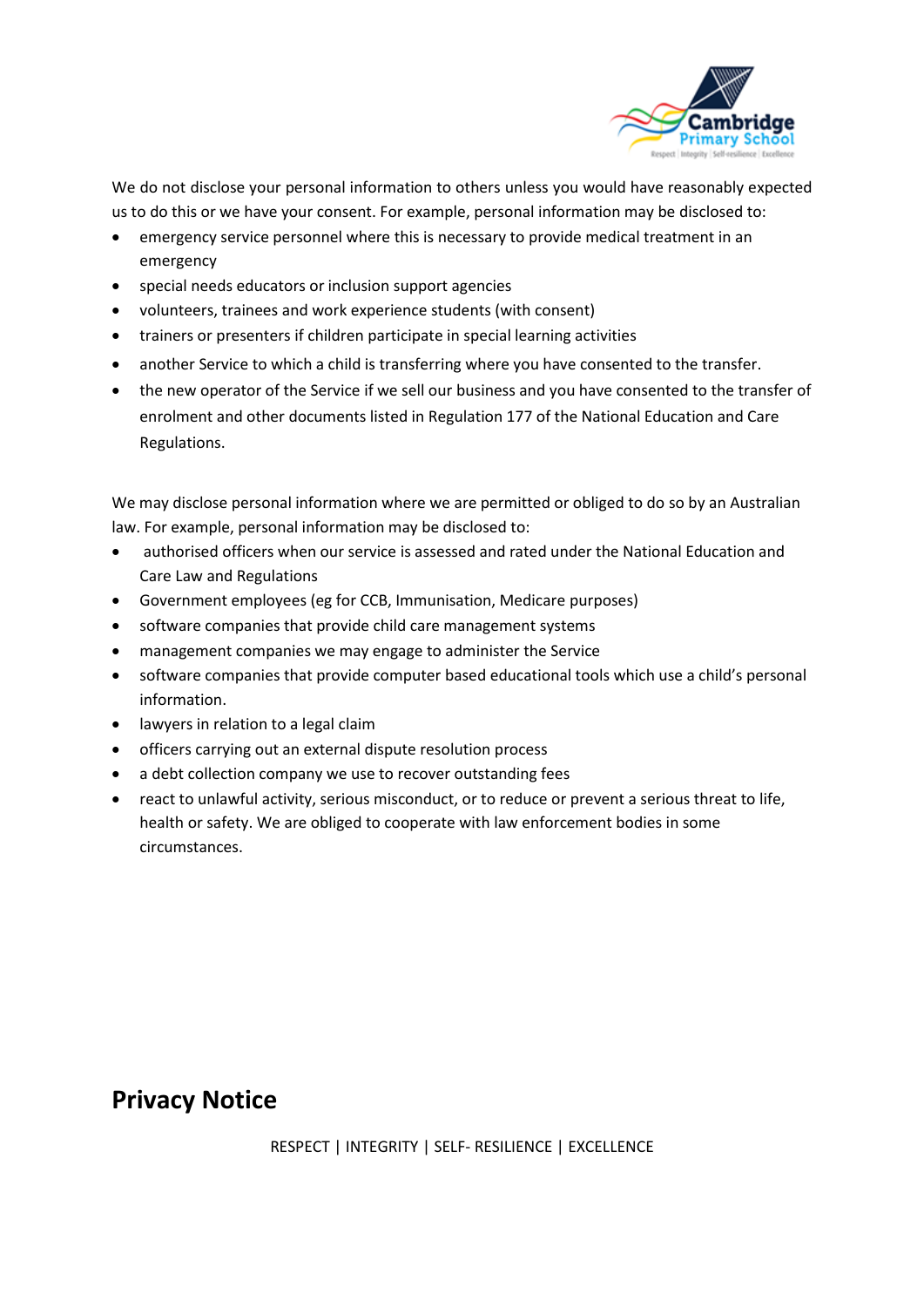

Personal information will be managed openly and transparently in a way that protects an individual's privacy and respects their rights under Australian privacy laws.

We only collect or use personal information if this is needed to educate and care to children at the service, or to comply with our legal obligations. We will take reasonable steps to make sure you know we have your personal information, how we got it and how we'll handle it.

We collect most personal information directly from a parent or guardian. We may also collect information through Family Law court orders or agreements, special needs agencies and training courses. We may occasionally request information from other organisations which you would reasonably agree is necessary for us to educate and care for a child.

The information collected includes information required under the National Education and Care Law and Regulations or needed to promote learning under the My Time Our Place educational framework. This includes name, address, date of birth, gender, family contact details, emergency contact details, authorised nominee details, parents' occupations, cultural background, home language, religious beliefs, payment details, child care benefit information, Medicare number, , immunisation records, medical information and medical management plans, photos of children and information about children's strengths, interests, preferences and needs, including special needs.

We do not disclose personal information to others unless you would reasonably expect us to do this, we have your consent or we are complying with an Australian law.

We aim to keep the personal information we hold accurate, up-to-date and complete. This enables us to provide high quality education and care while ensuring the health and safety of children, and it is also important that we can contact you in the event of an emergency.

We have systems and practices in place to ensure personal information is secure and can only be accessed by those who need the information or may legally access it.

You have the right to access your personal information. There are some circumstances under Australian privacy laws where we may not be able to give you access. We will tell you if this is the case. There is generally no cost for accessing your information. We will tell you if there is a charge before providing access.

Our Privacy Officer for privacy matters, including complaints, is the Approved Provider or Nominated Supervisor. They may be contacted by telephone on 0475 973 325 or 97489011 or email wade.romina.r@edumail.vic.gov.au or Cambridge.ps@edumail.vic.gov.au by mail Cambridge Primary School OSHC Carruthers Drive